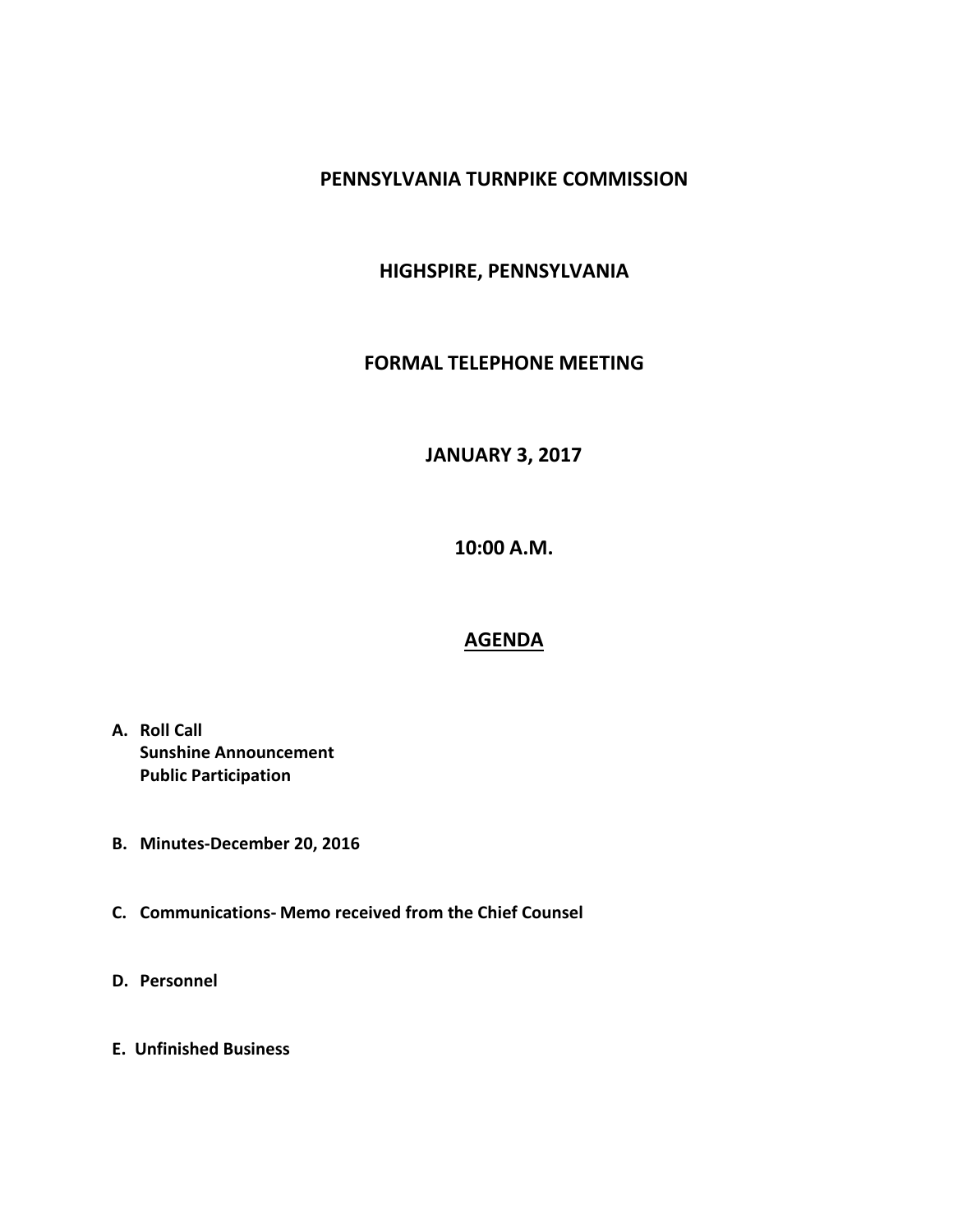- **1. Adopt revisions to a Policy and repeal a Policy for the items listed in memos "a" and "b":**
	- **a. Revisions to Policy 4.06,** *All Electronic Tolling Conversion Tuition Reimbursement Policy,* **to rename the policy and to reflect operational and procedural changes;**
	- **b. Repeal Policy 2.17,** *Years of Service Program***, as the program will be incorporated with a Human Resources Commission-Wide employee recognition program.**
- **2. Approve the negotiation and execution of the Agreements for the items listed in memos "a" and "b":**
	- **a. Release Agreement and Settlement with Everett Santarlas, Jr., and authorize issuance of the workers' compensation settlement payment;**
	- **b. Agreement with Price Chopper Supermarkets to distribute E-ZPass in their Pennsylvania locations.**
- **3. Approve the Right-of-Way Requests for the items listed in memos "a" through "h":**
	- **a. Acquisition of Right-of-Way #1020-A (Paul J. & Stacy Wheeler), a partial take parcel necessary for the total reconstruction project from MP 99.00 to MP 109.00 by authorizing payment of \$9,031.26 representing fair market value and pro-rated taxes to Paul J. & Stacy Wheeler; authorize the appropriate Commission officials to execute the Agreement of Sale and other documents that may be required for closing; authorize the payment of additional statutory damages as calculated by the Right-of-Way Administrator and approved by the Chief Counsel; and payment of the fair market value to the property owners is contingent upon the delivery of a Conservation Easement as prepared by the Legal Department;**
	- **b. Acquisition of Right-of-Way #2068-D (New Enterprise Stone & Lime Co., Inc.), a partial take parcel necessary for the total reconstruction project from MP 149.50 to MP 155.50 by authorizing payment of \$92,601.74 representing fair market value and pro-rated taxes to New Enterprise Stone & Lime Co., Inc.; authorize the appropriate Commission officials to execute the Agreement of Sale and other documents that may be required for closing; authorize the payment of additional statutory damages as calculated by the Right-of-Way Administrator and approved by the Chief Counsel; and payment of fair market value to the property owner is contingent upon the delivery of a deed as prepared by the Legal Department;**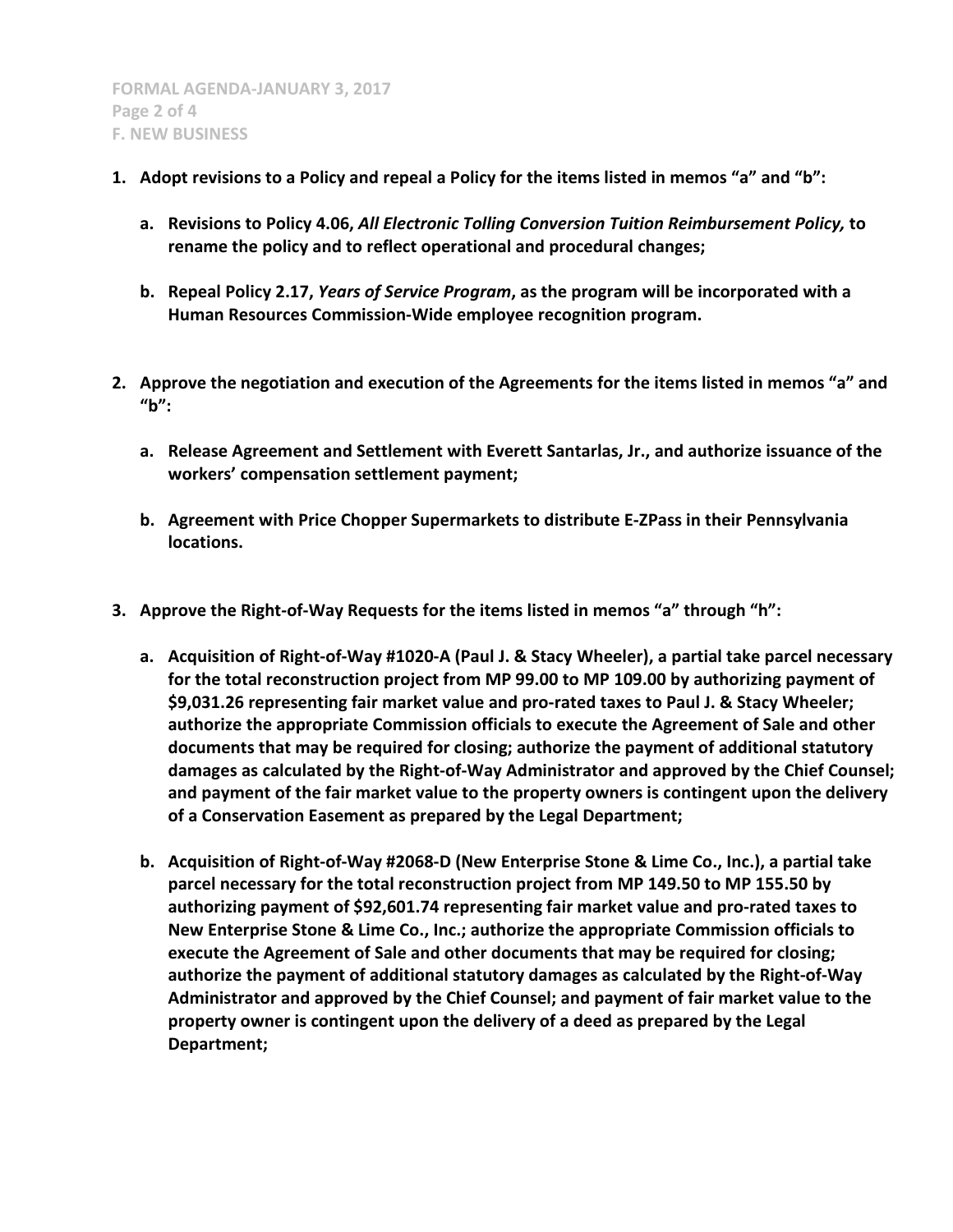- **c. Acquisition of Right-of-Way #17747 (Kenneth G. McGregor), a partial take parcel necessary for construction of the Southern Beltway, Rt. 22 to I-79 by authorizing payment of \$600.00 representing fair market value to Kenneth G. McGregor; authorize the appropriate Commission officials to execute the Temporary Construction Easement and other documents that might be required for closing; authorize the payment of additional statutory damages as calculated by the Right-of-Way Administrator and approved by the Chief Counsel; and payment of fair market value is contingent upon the delivery of the executed Temporary Construction Easement as prepared by the Legal Department;**
- **d. Adopt the proposed Property Acquisition Resolution for Right-of-Way #17953 (Steve Borda), a total take parcel necessary for construction of the Southern Beltway, Rt. 22 to I-79 by authorizing payment of \$2,600.00 representing Estimated Just Compensation to counsel named at a later date; and authorize payment of additional statutory damages as calculated by the Right-of-Way Administrator and approved by the Chief Counsel;**
- **e. Adopt the proposed Property Acquisition Resolution for Right-of-Way #17969 (Tseng Ta & Shu H. Peng), a partial take parcel necessary for construction of the Southern Beltway, Rt. 22 to I-79 by authorizing payment of \$10,400.00 representing Estimated Just Compensation to The Law Office of Robert J. Wratcher LLC, escrow agent; and authorize payment of additional statutory damages as calculated by the Right-of-Way Administrator and approved by the Chief Counsel;**
- **f. Settlement of Right-of-Way #17968 (Valjean Stankas, Range Resources-Appalachia, LLC), a total take parcel necessary for construction of the Southern Beltway, Rt. 22 to I-79 by authorizing payment of \$86,700.00 representing Estimated Just Compensation to counsel named at a later date; and authorize payment of additional statutory damages as calculated by the Right-of-Way Administrator and approved by the Chief Counsel;**
- **g. Settlement of Right-of-Way #17232 (Reissing 45, LLC), a partial take parcel necessary for construction of the Southern Beltway, Rt. 22 to I-79 by authorizing payment of \$28,820.50 representing the balance of settlement funds to Clark Hill, PLC, escrow agent; authorize the appropriate Commission officials to execute the Settlement and Mutual Release Agreement, as approved by the Legal Department; and payment of settlement funds to the property owner is contingent upon the receipt of the Settlement and Mutual Release Agreement as approved by the Legal Department;**
- **h. Settlement of Right-of-Way #179742 (Reissing 45, LLC, New Century Energy, Inc.), a partial take parcel necessary for construction of the Southern Beltway, Rt. 22 to I-79 by authorizing payment of \$16,295.00 representing the balance of settlement funds to Clark Hill, PLC, escrow agent; authorize the appropriate Commission officials to execute the Settlement and Mutual Release Agreement and other documents that may be required for closing, as approved by the Legal Department; and payment of settlement funds to the property owner is contingent upon the receipt of the Settlement and Mutual Release Agreement as approved by the Legal Department.**